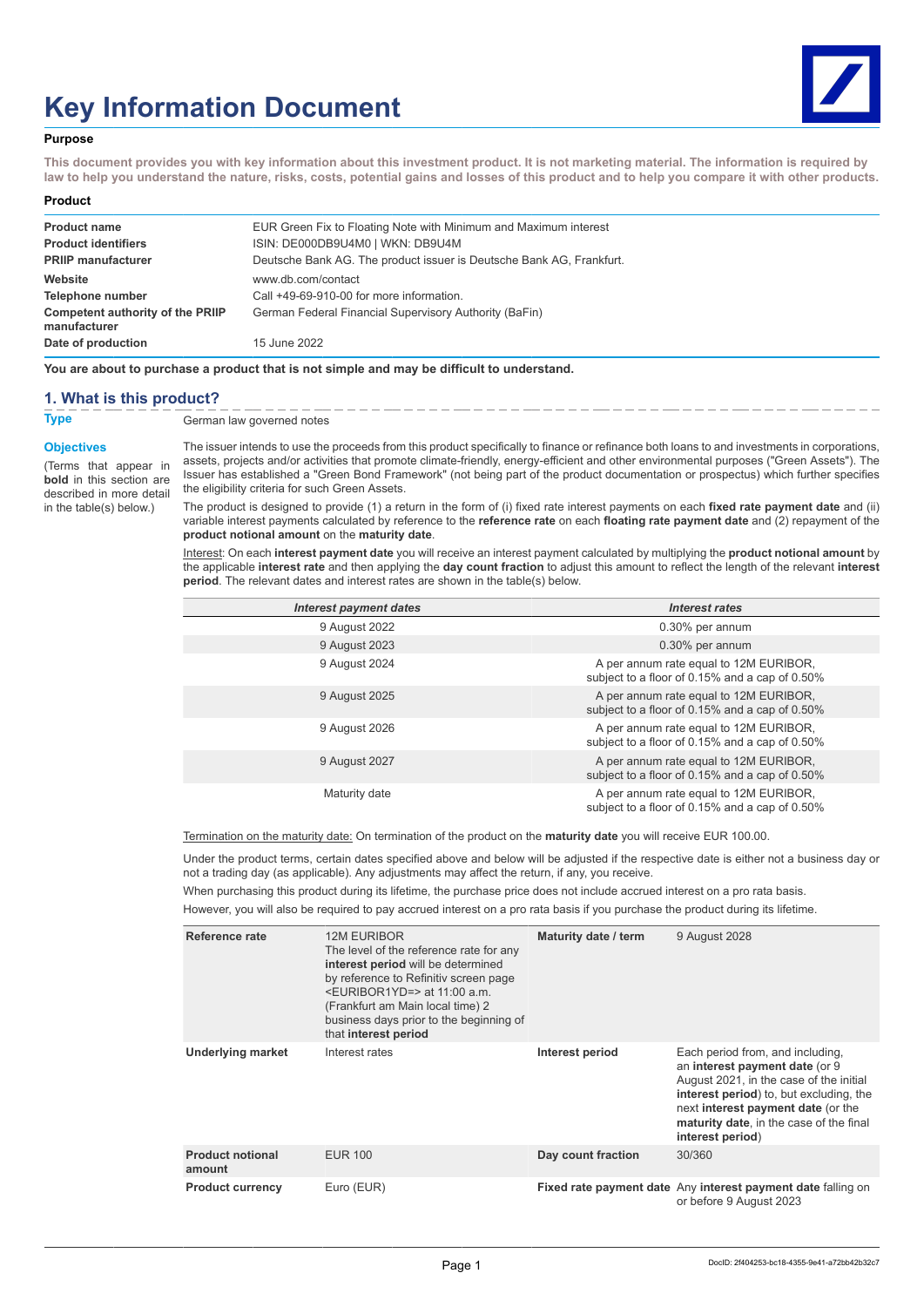| Issue date | 3 August 2021 |      | Floating rate payment Any interest payment date falling |
|------------|---------------|------|---------------------------------------------------------|
|            |               | date | after 9 August 2023                                     |

The issuer may terminate the product with immediate effect in the event of obvious written or mathematical errors in the terms and conditions or if certain extraordinary events provided in the terms and conditions occur. Examples of extraordinary events include (1) material changes and (2) events, in particular due to changes in certain external conditions that hinder the issuer in meeting its obligations in connection with the product or – depending on the terms and conditions of the security – otherwise affect the product and/or the issuer. In case of immediate termination, the return (if any) may be significantly lower than the purchase price, but will reflect the product's market value and, if higher, any minimum redemption (alternatively, in some cases the corresponding compounded amount may be paid out at the product's scheduled maturity). Instead of immediate termination, the issuer may also amend the terms and conditions.

Provided that in the event of any inconsistency and/or conflict between the foregoing paragraph and any applicable law, order, rule or other legal requirement of any governmental or regulatory authority in a territory in which this product is offered, such national requirements shall prevail.

**Intended retail investor**

The product is intended for private clients who pursue the objective of general capital formation/asset optimization and have a longterm investment horizon. This product is a product for clients who have sufficient knowledge and / or experience to make an informed investment decision. The investor cannot bear any losses on the capital invested and attaches importance to capital protection.

# **2. What are the risks and what could I get in return?**







**The risk indicator assumes you keep the product for 6 years and 1 month. The actual risk can vary significantly if you cash in at an early stage and you may get back less.**



The summary risk indicator is a guide to the level of risk of this product compared to other products. It shows how likely it is that the product will lose money because of movements in the markets or because we are not able to pay you.

We have classified this product as 1 out of 7, which is the lowest risk class. This rates the potential losses from future performance at a very low level, and poor market conditions are very unlikely to impact our capacity to pay you.

You are entitled to receive back at least 100.00% of your capital. However, this protection against future market performance will not apply if you cash in before maturity or in case of immediate termination by the issuer.

If we are not able to pay you what is owed, you could lose your entire investment.

**Market developments in the future cannot be accurately predicted. The scenarios shown are only an indication of some of the possible outcomes based on recent returns. Actual returns could be lower.**

| <b>Investment: EUR 10,000</b> |                                        |               |               |                                                        |
|-------------------------------|----------------------------------------|---------------|---------------|--------------------------------------------------------|
| <b>Scenarios</b>              |                                        | 1 year        | 4 years       | 6 years and 1 month<br>(Recommended<br>holding period) |
| <b>Stress scenario</b>        | What you might get back<br>after costs | EUR 10,770.75 | EUR 11,755.40 | EUR 12,452.54                                          |
|                               | Average return each year               | 7.71%         | 4.13%         | 3.63%                                                  |
| Unfavourable scenario         | What you might get back<br>after costs | EUR 11,345.75 | EUR 11,930.93 | EUR 12,561.71                                          |
|                               | Average return each year               | 13.46%        | 4.51%         | 3.78%                                                  |
| Moderate scenario             | What you might get back<br>after costs | EUR 11,569.03 | EUR 12.051.01 | EUR 12.619.01                                          |
|                               | Average return each year               | 15.69%        | 4.77%         | 3.85%                                                  |
| <b>Favourable scenario</b>    | What you might get back<br>after costs | EUR 11.712.23 | EUR 12.114.79 | EUR 12,639.45                                          |
|                               | Average return each year               | 17.12%        | 4.91%         | 3.88%                                                  |

This table shows the money you could get back over the next 6 years and 1 month under different scenarios, assuming that you invest EUR 10,000.

The scenarios shown illustrate how your investment could perform. You can compare them with the scenarios of other products. The scenarios presented are an estimate of future performance based on evidence from the past on how the value of this investment varies, and are not an exact indicator. What you get will vary depending on how the market performs and how long you keep the product. The stress scenario shows what you might get back in extreme market circumstances, and it does not take into account the situation where we are not able to pay you.

The figures shown include all the costs of the product itself, but may not include all the costs that you pay to your advisor or distributor. The figures do not take into account your personal tax situation, which may also affect how much you get back.

# **3. What happens if Deutsche Bank AG, Frankfurt is unable to pay out?**

You are exposed to the risk that the issuer might be unable to fulfil its obligations in respect of the product – e.g. in the event of insolvency (inability to pay / overindebtedness) or an administrative order of resolution measures. In case of a crisis of the issuer such an order can also be issued by a resolution authority in the run-up of an insolvency proceeding. In doing so, the resolution authority has extensive intervention powers. Among other things, it can reduce rights of the investors to zero, terminate the product or convert it into shares of the issuer and suspend rights of the investors. With regard to the basic ranking of the issuer's obligations in the event of action by the resolution authority, please see www.bafin.de and search for the keyword "Haftungskaskade". A total loss of your capital invested is possible. The product is a debt instrument and as such is not covered by any deposit protection scheme.

**Performance scenarios**